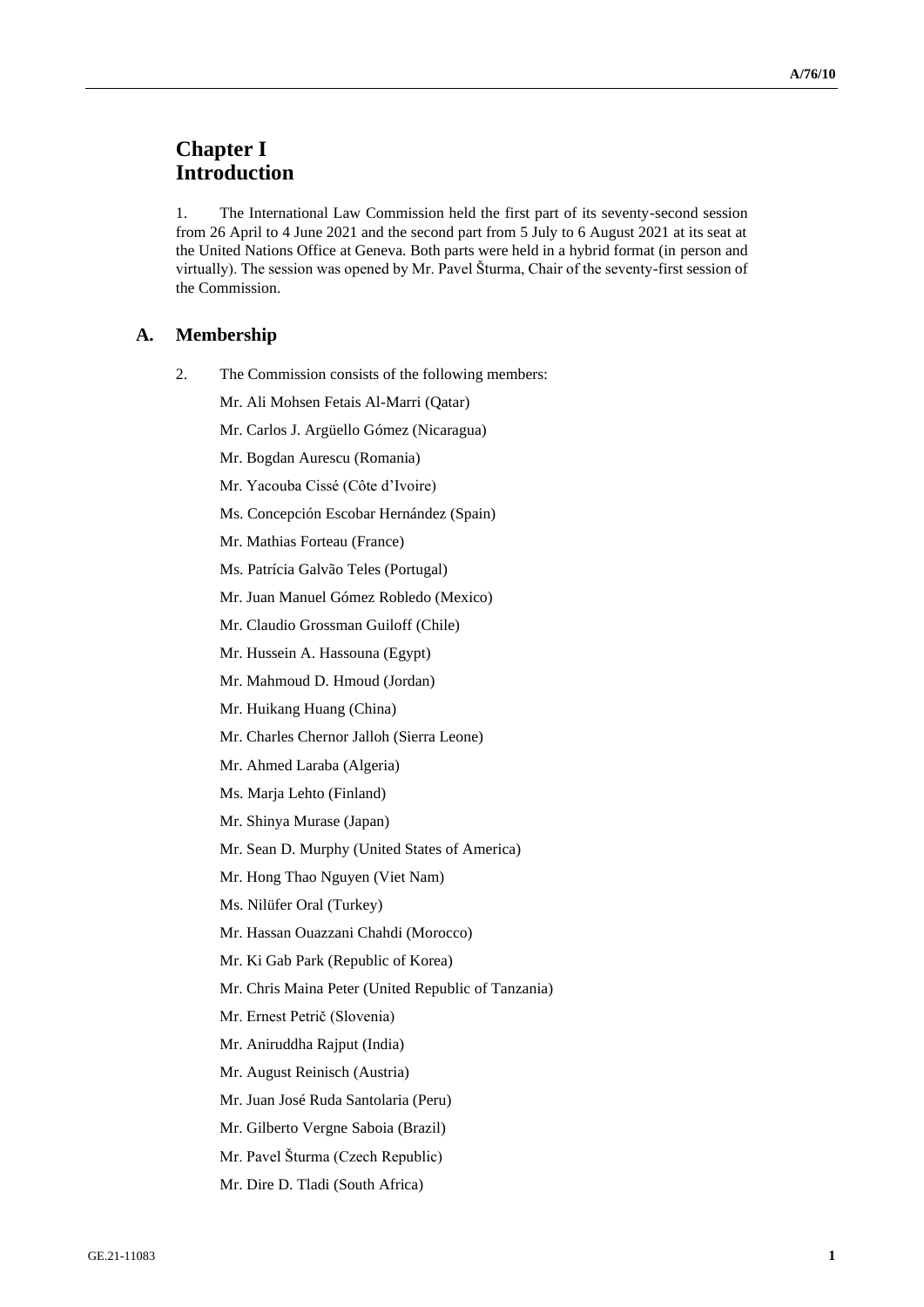Mr. Eduardo Valencia-Ospina (Colombia)

Mr. Marcelo Vázquez-Bermúdez (Ecuador)

Mr. Amos S. Wako (Kenya)

Sir Michael Wood (United Kingdom of Great Britain and Northern Ireland)

Mr. Evgeny Zagaynov (Russian Federation)

# **B. Casual vacancy**

3. At its 3511th meeting, on 29 April 2021, the Commission elected Mr. Mathias Forteau (France) to fill the casual vacancy occasioned by the resignation of Mr. Georg Nolte, who had been elected to the International Court of Justice.

# **C. Officers and the Enlarged Bureau**

4. At its 3508th meeting, on 26 April 2021, the Commission elected the following officers:

| Chair:                           | Mr. Mahmoud D. Hmoud (Jordan)               |
|----------------------------------|---------------------------------------------|
| First Vice-Chair:                | Mr. Dire D. Tladi (South Africa)            |
| Second Vice-Chair:               | Mr. Evgeny Zagaynov (Russian<br>Federation) |
| Chair of the Drafting Committee: | Ms. Patrícia Galvão Teles (Portugal)        |
| Rapporteur:                      | Mr. Juan José Ruda Santolaria (Peru)        |

5. The Enlarged Bureau of the Commission was composed of the officers of the present session, the previous Chairs of the Commission,<sup>1</sup> the Special Rapporteurs<sup>2</sup> and the Co-Chairs of the Study Group on sea-level rise in relation to international law.<sup>3</sup>

6. On 29 April 2021, the Planning Group was constituted, composed of the following members: Mr. Dire D. Tladi (Chair), Mr. Carlos J. Argüello Gómez, Mr. Yacouba Cissé, Ms. Concepción Escobar Hernández, Mr. Mathias Forteau, Ms. Patrícia Galvão Teles, Mr. Claudio Grossman Guiloff, Mr. Hussein A. Hassouna, Mr. Mahmoud D. Hmoud, Mr. Huikang Huang, Mr. Charles Chernor Jalloh, Mr. Ahmed Laraba, Ms. Marja Lehto, Mr. Shinya Murase, Mr. Sean D. Murphy, Mr. Hong Thao Nguyen, Ms. Nilüfer Oral, Mr. Hassan Ouazzani Chahdi, Mr. Ki Gab Park, Mr. Ernest Petrič, Mr. Aniruddha Rajput, Mr. August Reinisch, Mr. Gilberto Vergne Saboia, Mr. Pavel Šturma, Mr. Marcelo Vázquez-Bermúdez, Sir Michael Wood, Mr. Evgeny Zagaynov and Mr. Juan José Ruda Santolaria (*ex officio*).

# **D. Drafting Committee**

7. At its 3508th, 3515th, 3522nd, 3537th and 3546th meetings, on 26 April, on 4 and 14 May and on 12 and 21 July 2021, the Commission established a Drafting Committee, composed of the following members for the topics indicated:

(a) *Immunity of State officials from foreign criminal jurisdiction*: Ms. Patrícia Galvão Teles (Chair), Ms. Concepción Escobar Hernández (Special Rapporteur), Mr. Carlos J. Argüello Gómez, Mr. Yacouba Cissé, Mr. Mathias Forteau, Mr. Juan Manuel Gómez Robledo, Mr. Claudio Grossman Guiloff, Mr. Mahmoud D. Hmoud, Mr. Charles Chernor Jalloh, Ms. Marja Lehto, Mr. Sean D. Murphy, Ms. Nilüfer Oral, Mr. Hassan Ouazzani

<sup>&</sup>lt;sup>1</sup> Mr. Ernest Petrič, Mr. Pavel Šturma and Mr. Eduardo Valencia-Ospina.

<sup>2</sup> Ms. Concepción Escobar Hernández, Mr. Juan Manuel Gómez Robledo, Ms. Marja Lehto, Mr. Shinya Murase, Mr. Pavel Šturma, Mr. Dire D. Tladi and Mr. Marcelo Vázquez-Bermúdez.

<sup>3</sup> Mr. Bogdan Aurescu, Mr. Yacouba Cissé, Ms. Patrícia Galvão Teles, Ms. Nilüfer Oral and Mr. Juan José Ruda Santolaria.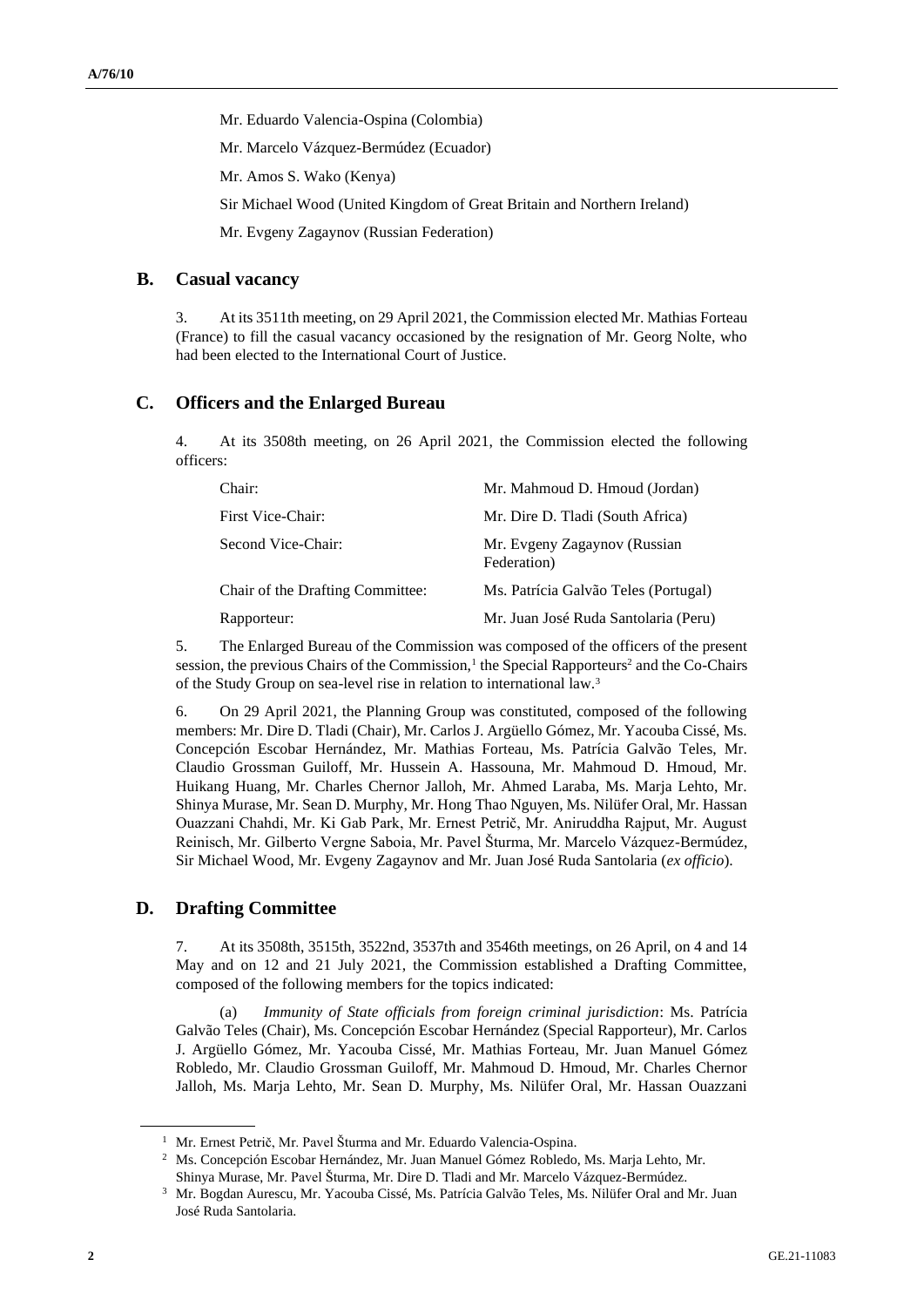Chahdi, Mr. Ki Gab Park, Mr. Ernest Petrič, Mr. Aniruddha Rajput, Mr. August Reinisch, Mr. Gilberto Vergne Saboia, Mr. Dire D. Tladi, Mr. Eduardo Valencia-Ospina, Mr. Marcelo Vázquez-Bermúdez, Sir Michael Wood, Mr. Evgeny Zagaynov and Mr. Juan José Ruda Santolaria (*ex officio*);

(b) *Protection of the atmosphere*: Ms. Patrícia Galvão Teles (Chair), Mr. Shinya Murase (Special Rapporteur), Mr. Yacouba Cissé, Mr. Mathias Forteau, Mr. Claudio Grossman Guiloff, Mr. Mahmoud D. Hmoud, Mr. Charles Chernor Jalloh, Ms. Marja Lehto, Mr. Sean D. Murphy, Mr. Hong Thao Nguyen, Ms. Nilüfer Oral, Mr. Ki Gab Park, Mr. Ernest Petrič, Mr. Aniruddha Rajput, Mr. August Reinisch, Mr. Gilberto Vergne Saboia, Mr. Dire D. Tladi, Mr. Eduardo Valencia-Ospina, Mr. Marcelo Vázquez-Bermúdez, Sir Michael Wood, Mr. Evgeny Zagaynov and Mr. Juan José Ruda Santolaria (*ex officio*);

(c) *Provisional application of treaties*: Ms. Patrícia Galvão Teles (Chair), Mr. Juan Manuel Gómez Robledo (Special Rapporteur), Ms. Concepción Escobar Hernández, Mr. Mathias Forteau, Mr. Claudio Grossman Guiloff, Mr. Charles Chernor Jalloh, Ms. Marja Lehto, Mr. Sean D. Murphy, Mr. Ki Gab Park, Mr. Ernest Petrič, Mr. Aniruddha Rajput, Mr. Pavel Šturma, Mr. Marcelo Vázquez-Bermúdez, Sir Michael Wood, Mr. Evgeny Zagaynov and Mr. Juan José Ruda Santolaria (*ex officio*);

(d) *Succession of States in respect of State responsibility*: Ms. Patrícia Galvão Teles (Chair), Mr. Pavel Šturma (Special Rapporteur), Mr. Claudio Grossman Guiloff, Mr. Charles Chernor Jalloh, Mr. Sean D. Murphy, Mr. Ki Gab Park, Mr. Ernest Petrič, Mr. Aniruddha Rajput, Mr. August Reinisch, Sir Michael Wood, Mr. Evgeny Zagaynov and Mr. Juan José Ruda Santolaria (*ex officio*);

(e) *General principles of law*: Ms. Patrícia Galvão Teles (Chair), Mr. Marcelo Vázquez-Bermúdez (Special Rapporteur), Mr. Carlos J. Argüello Gómez, Mr. Yacouba Cissé, Ms. Concepción Escobar Hernández, Mr. Mathias Forteau, Mr. Claudio Grossman Guiloff, Mr. Mahmoud D. Hmoud, Mr. Charles Chernor Jalloh, Ms. Marja Lehto, Mr. Sean D. Murphy, Mr. Hong Thao Nguyen, Ms. Nilüfer Oral, Mr. Hassan Ouazzani Chahdi, Mr. Ki Gab Park, Mr. Ernest Petrič, Mr. Aniruddha Rajput, Mr. Gilberto Vergne Saboia, Mr. Pavel Šturma, Mr. Dire D. Tladi, Mr. Eduardo Valencia-Ospina, Sir Michael Wood, Mr. Evgeny Zagaynov and Mr. Juan José Ruda Santolaria (*ex officio*).

8. The Drafting Committee held a total of 37 meetings on the five topics indicated above.

#### **E. Working Groups and Study Group**

9. The Planning Group established the following Working Groups:

(a) *Working Group on the long-term programme of work*: Mr. Mahmoud D. Hmoud (Chair), Mr. Bogdan Aurescu, Mr. Yacouba Cissé, Ms. Concepción Escobar Hernández, Mr. Mathias Forteau, Ms. Patrícia Galvão Teles, Mr. Claudio Grossman Guiloff, Mr. Hussein A. Hassouna, Mr. Huikang Huang, Mr. Charles Chernor Jalloh, Mr. Ahmed Laraba, Ms. Marja Lehto, Mr. Shinya Murase, Mr. Sean D. Murphy, Mr. Hong Thao Nguyen, Ms. Nilüfer Oral, Mr. Hassan Ouazzani Chahdi, Mr. Ki Gab Park, Mr. Chris Maina Peter, Mr. Ernest Petrič, Mr. Aniruddha Rajput, Mr. August Reinisch, Mr. Gilberto Vergne Saboia, Mr. Pavel Šturma, Mr. Dire D. Tladi, Mr. Marcelo Vázquez-Bermúdez, Mr. Amos S. Wako, Sir Michael Wood, Mr. Evgeny Zagaynov and Mr. Juan José Ruda Santolaria (*ex officio*);

(b) *Working Group on methods of work*: Mr. Hussein A. Hassouna (Chair), Mr. Bogdan Aurescu, Mr. Yacouba Cissé, Ms. Concepción Escobar Hernández, Mr. Mathias Forteau, Ms. Patrícia Galvão Teles, Mr. Claudio Grossman Guiloff, Mr. Huikang Huang, Mr. Charles Chernor Jalloh, Ms. Marja Lehto, Mr. Shinya Murase, Mr. Sean D. Murphy, Mr. Hong Thao Nguyen, Ms. Nilüfer Oral, Mr. Hassan Ouazzani Chahdi, Mr. Ki Gab Park, Mr. Ernest Petrič, Mr. Aniruddha Rajput, Mr. August Reinisch, Mr. Gilberto Vergne Saboia, Mr. Pavel Šturma, Mr. Dire D. Tladi, Mr. Marcelo Vázquez-Bermúdez, Sir Michael Wood, Mr. Evgeny Zagaynov and Mr. Juan José Ruda Santolaria (*ex officio*).

10. At its 3529th meeting, on 27 May 2021, the Commission established a Study Group on sea-level rise in relation to international law, composed of the following members: Mr.